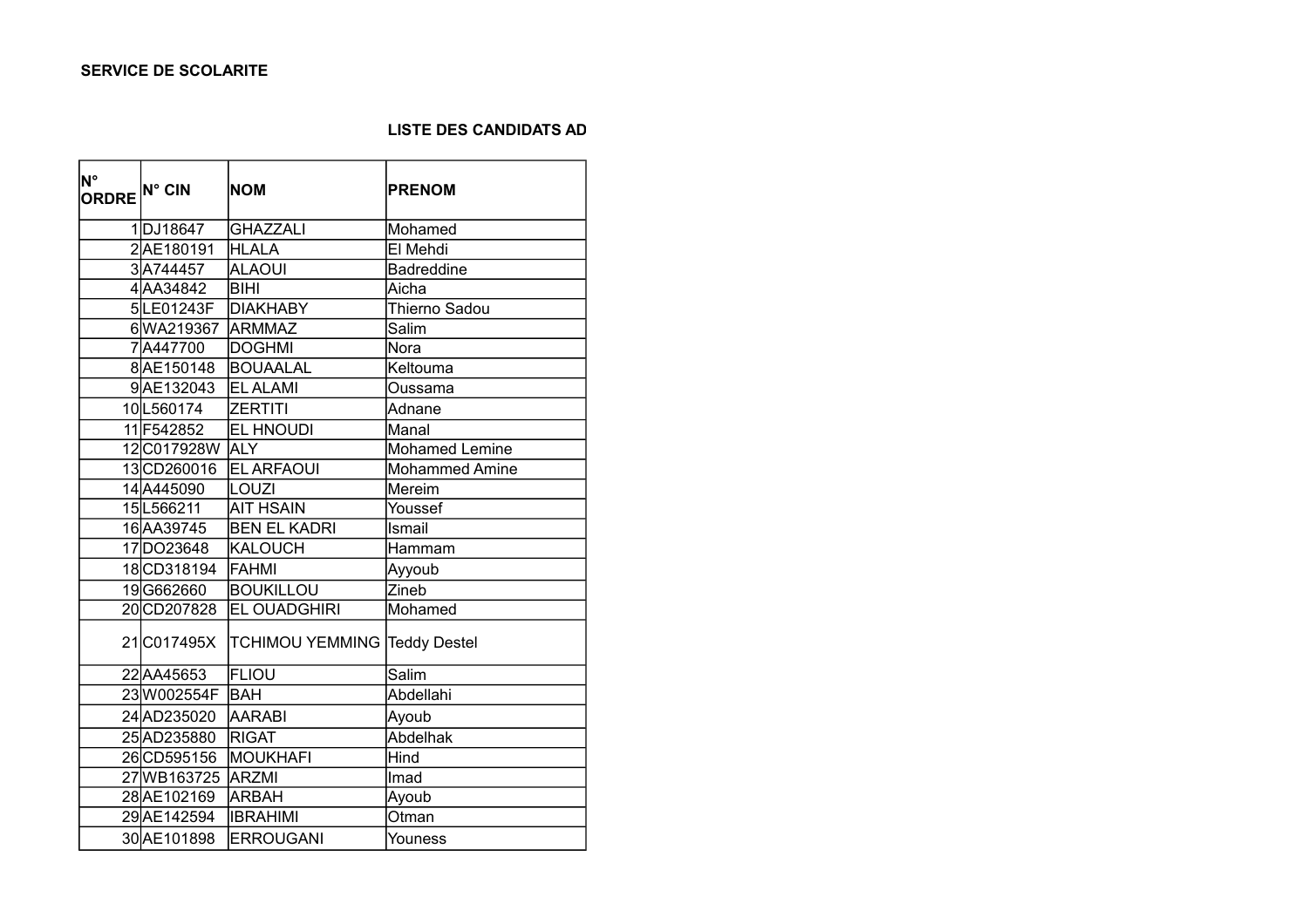| 31 EE575544 | <b>ERRAZIKI</b>        | <b>Mohamed Amine</b>  |
|-------------|------------------------|-----------------------|
| 32 L568939  | <b>OUARDGHI</b>        | Abdelouahed           |
| 33K517077   | <b>SBAI</b>            | Douae                 |
| 34J493430   | <b>JAGHRIR</b>         | Layla                 |
| 35LF47452   | <b>AZNADI</b>          | Ayoub                 |
| 36DA81855   | <b>KASSIMI</b>         | Mohamed               |
| 37WA217861  | <b>ERRAHALI</b>        | Ayoub                 |
| 38 CD620520 | <b>ES-SALBI</b>        | Aoulaya               |
| 39MC239990  | <b>EL HADDADI</b>      | Radwane               |
| 40ZT120246  | ER-RADI                | Mohamed               |
| 41K014481A  | <b>FADIGA</b>          | Abdoulaye             |
| 42BK521339  | <b>IHAMJI</b>          | Reda                  |
| 43 T246763  | <b>ROUWANE</b>         | Ali                   |
| 44 P313176  | <b>OUNACEUR</b>        | Layla                 |
| 45 L569668  | <b>HAMDOUN</b>         | <b>Mohamed Yassin</b> |
| 46L559556   | <b>LOUKILI LASRI</b>   | Sara                  |
| 47 EE548991 | <b>CHERKAOUI TANJY</b> | Youssef               |
| 48JE286782  | <b>BEN SAID</b>        | Hassan                |
| 49BB116343  | <b>EL SAMRI</b>        | Nadia                 |
| 50BL126274  | <b>BOUARGANE</b>       | Fatima Zahra          |
| 51L572383   | <b>ACHOUA</b>          | Soufiane              |
| 52L561204   | <b>SIKA</b>            | Souha                 |
| 53K495290   | <b>AIT YAHYA</b>       | Chaimae               |
| 54K492780   | <b>HACHMI</b>          | Basma                 |
| 55 AE73192  | <b>EL BACHA</b>        | Nour-Eddine           |
| 56 PA142270 | <b>OUACHA</b>          | Khalid                |
| 57LE01256N  | <b>CISSOKO</b>         | Ismael                |
| 58 K482138  | <b>HANAFI</b>          | Hamza                 |
| 59K482140   | <b>HANAFI</b>          | Anasse                |
| 60BK606794  | <b>EL KAMARI</b>       | <b>Bahia</b>          |
| 61A446695   | <b>OULGHARD</b>        | Adil                  |
| 62C017553Q  | SOW                    | Moustapha             |
| 63C017500H  | <b>OULARE</b>          | Massakoro             |
| 64 UA103460 | <b>AKDAD</b>           | Slimane               |
| 65AD220536  | <b>ALOUANI</b>         | Youssef               |
| 66AD234197  | <b>OURAHMA</b>         | Mouad                 |
| 67AD220584  | <b>OULD LAASSEL</b>    | Soufiane              |
| 68AE123150  | <b>EL HOUIR</b>        | Aimad                 |
| 69AA36811   | <b>EL KHOLFI</b>       | Salma                 |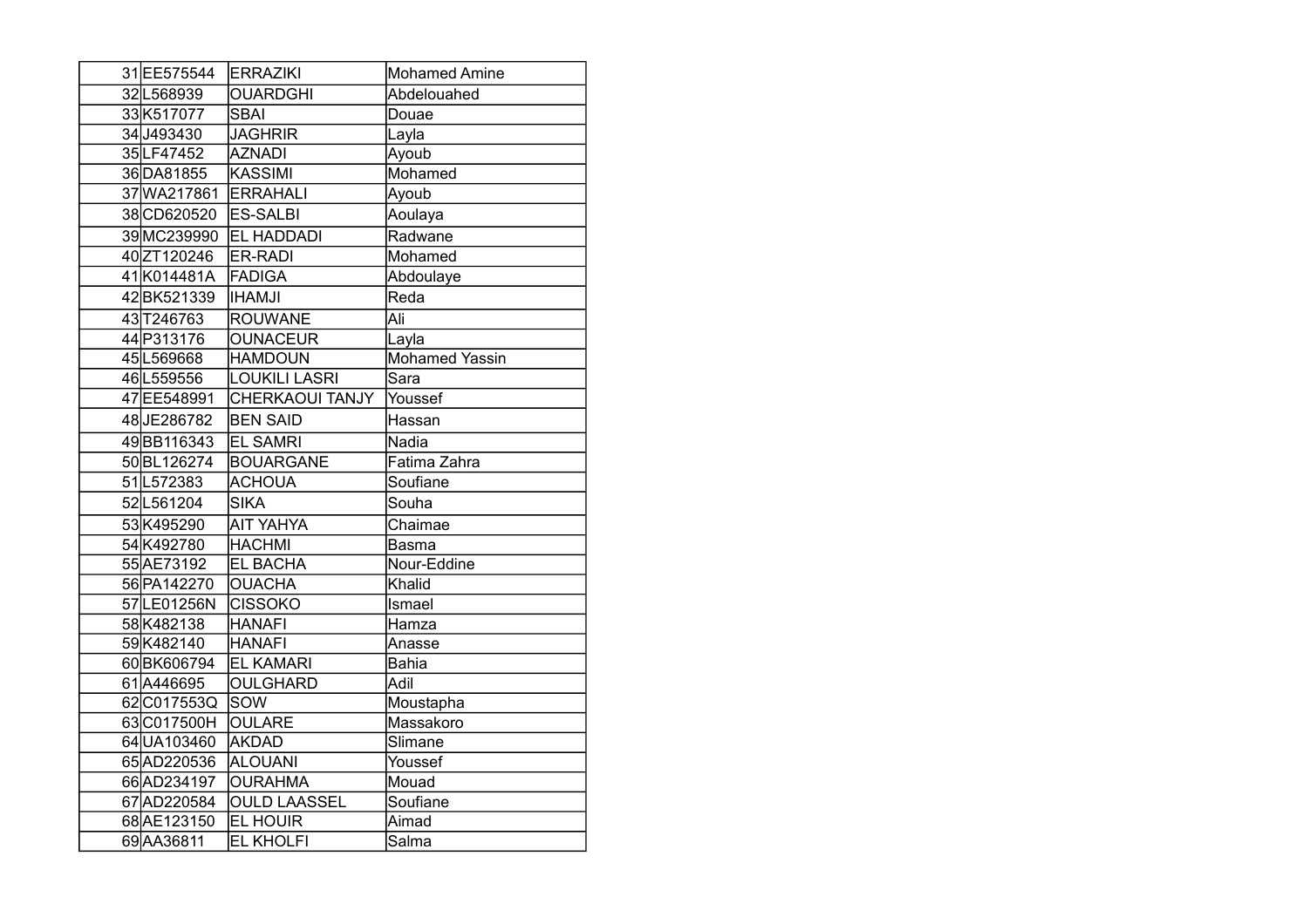| 70BK276114   | <b>MOUTATAHIR</b>     | Younes                        |
|--------------|-----------------------|-------------------------------|
| 71BE857715   | MOURCHID              | Younes                        |
| 72BE869684   | MOKHTAR               | Zouheir                       |
| 73BL126651   | <b>EL ALAMI</b>       | Rajaa                         |
| 74BH462322   | <b>AIT ALKADI</b>     | Khadija                       |
| 75 AE86329   | <b>DIOUANE</b>        | Youness                       |
| 76 P312959   | <b>NAZIH</b>          | Ossama                        |
| 77 PB 202587 | <b>DAOUDI</b>         | Mohamed                       |
| 78TK19878    | EZ-ZYANI              | Hanaâ                         |
| 79CD327648   | <b>FILALI TARRASS</b> | Ali                           |
| 80 AE112233  | <b>RADOUANI</b>       | Laila                         |
| 81 EE529174  | ADALAL                | Abdelali                      |
| 82 PA214638  | ACHICH                | Rajaa                         |
| 83CD318194   | <b>FAHMI</b>          | Ayyoub                        |
| 84 CD590175  | <b>HADDOUCHI</b>      | Zakarie                       |
| 85BJ422760   | <b>DIMOKRATI</b>      | Youness                       |
| 86BK520290   | ABID                  | Yassine                       |
| 87J485928    | <b>BOUJAGOUR</b>      | Abdelkabir                    |
| 88JA162215   | ALMOUCH               | Hasna                         |
| 89LB180080   | MONDIR                | Anouar                        |
| 90JC516317   | LAKHDAR               | Omar                          |
| 91BL129744   | <b>JUMAH</b>          | Hassan Hafid Abdelkrim        |
| 92JA163340   | <b>NANNA</b>          | <b>Badre</b>                  |
| 93SH167311   | <b>BOUHDDOU</b>       | Youssef                       |
| 94A744534    | <b>OHASSAN</b>        | Sohayb                        |
| 95 U000669E  | <b>BARRY</b>          | Mamoudou Bela                 |
| 96U000665U   | DIALLO                | Bourahima                     |
| 97U000661D   | <b>BRAHIM EL ABED</b> | Mohameden                     |
| 98 U000644R  | <b>ZONGO</b>          | Ping-Wende Christophe<br>Jose |
| 99LB174382   | <b>EL KHATIB</b>      | Bilal                         |
| 100 MA123870 | <b>SEKMOUDI</b>       | Imane                         |
| 101K507334   | <b>OUZZINE</b>        | Soukaina                      |
| 102 K507724  | <b>CHAIRI</b>         | Youssef                       |
| 103EE609912  | <b>EL BOUANANI</b>    | <b>Mohamed Yassir</b>         |
| 104 P311523  | <b>GHALMI</b>         | Abdellah                      |
| 105EE557851  | <b>ELOUARDI</b>       | Hicham                        |
| 106JM45833   | <b>BOUHOU</b>         | Younass                       |
| 107JC517728  | <b>MOUKRINI</b>       | Rachid                        |
| 108D748844   | <b>IMLOUL</b>         | Hamza                         |